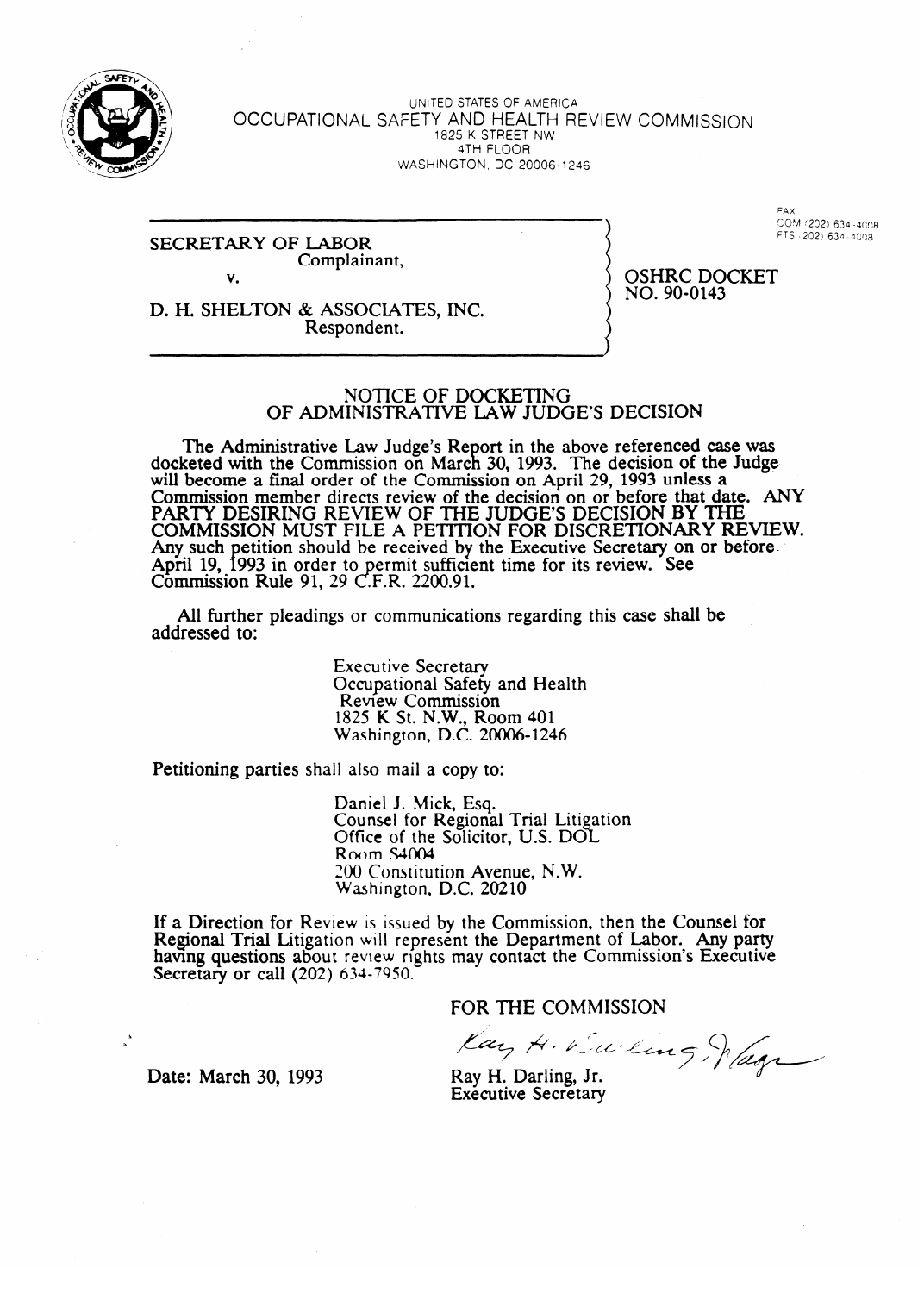# **DOCKET NO. 90-0143**

## NOTICE IS GIVEN TO THE FOLLOWING:

Daniel J. Mick, Esq.<br>Counsel for Regional Trial Litigation<br>Office of the Solicitor, U.S. DOL<br>Room S4004 200 Constitution Ave., N.W.<br>Washington, D.C. 20210

James E. White, Esq.<br>Regional Solicitor<br>Office of the Solicitor, U.S. DOL<br>525 Griffin Square Bldg., Suite 501<br>Griffin & Young Streets<br>Dallas, TX 75202

David H. Shelton<br>14457 Loving Lane<br>El Paso, TX 79936

 $\ddot{\phantom{a}}$ 

E. Carter Botkin E. Carter Botkin<br>Administrative Law Judge<br>Occupational Safety and Health<br>Review Commission<br>Federal Building, Room 7B11<br>1100 Commerce Street<br>Dallas, TX 75242 0791

00103401386:06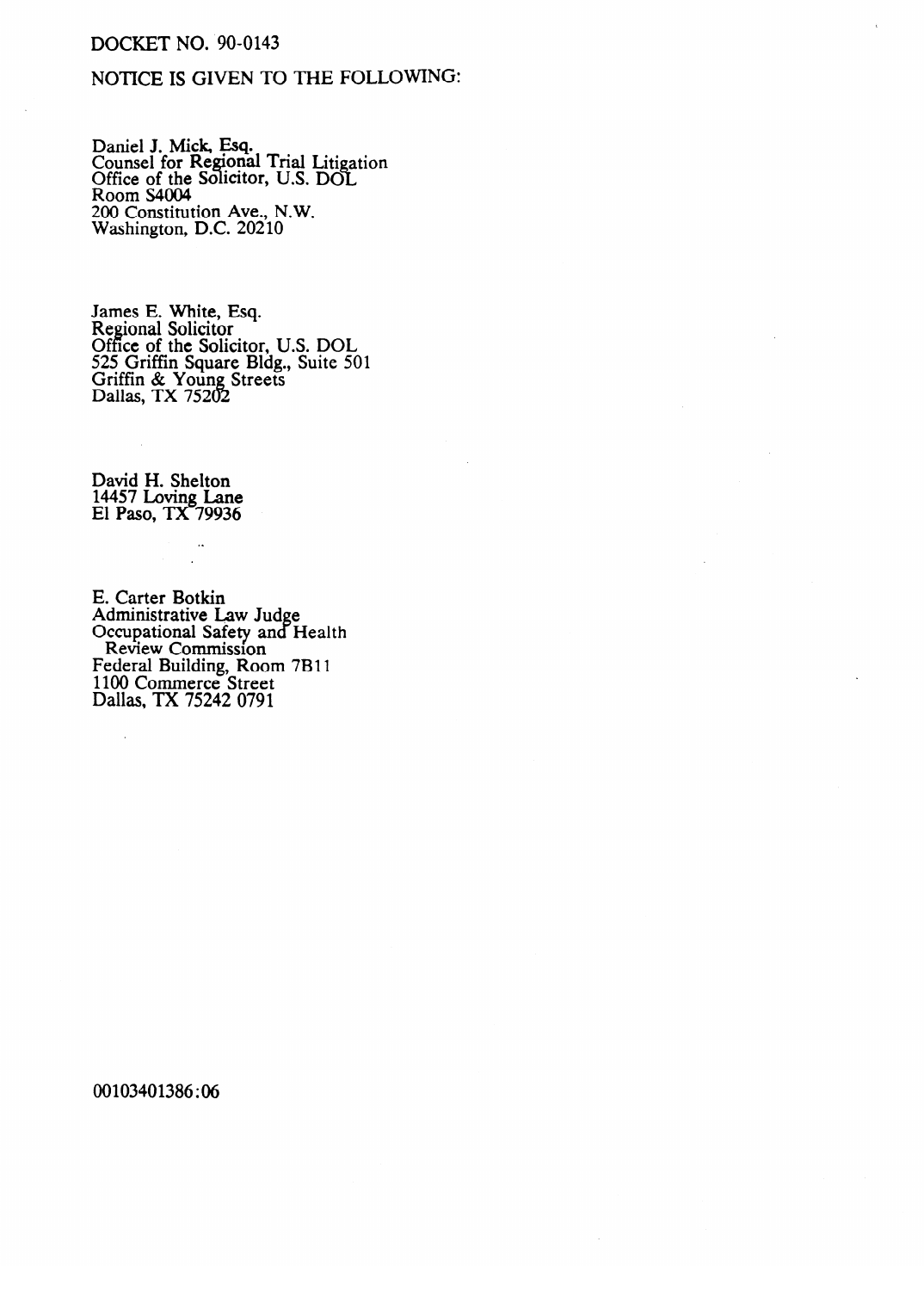

UNJTED STATES OF AMERICA **OCCUPATIONAL** SAFETY AND HEALTH REVIEW COMMISSION ROOM 7811, FEDERAL BUILDING 1100 COMMERCE DALLAS, TEXAS 75242-0791

> . .

. .

. .

 $\ddot{\cdot}$ 

 $\ddot{\cdot}$ 

**PHONE: FAX: COM (214) 767-5271 COM (214) 767-0350 FTS 729-5271 n-s 729-c350** 

a

SECRETARY OF LABOR,

Complainant,

v.

D.H. SHELTON & ASSOCIATES, INC.,

Respondent.

OSHRC DOCKET NO. 90-0143-S

APPEARANCES: .

Jack F. Ostrander, Esquire Dallas, Texas For the Complainant.

David H. Shelton El Paso, Texas For the Respondent, pro se.

Before: Administrative Law Judge E. Carter Botkin

## DECISION AND ORDER

This is a proceeding brought before the Occupational Safety and Health Review Commission ("the Commission") pursuant to section 10 of the Occupational Safety and Health Act of 1970, 29 U.S.C. § 651 et seq. ("the Act").

On November 2 and 3, 1989, the Occupational Safety and Health Administration ("OSHK') conducted an inspection of a worksite in El Paso, Texas, where Respondent was a subcontractor in a project involving the construction of a building to house an automobile dealership. As a result of the inspection, Respondent was issued one serious citation alleging a violation of 29 C.F.R.  $\S$  1926.451(a)(4), wherein a penalty of \$210.00 was sought. Respondent contested not only the citation, but also the propriety of the inspection itself, and a hearing addressing these matters was held in El Paso, Texas.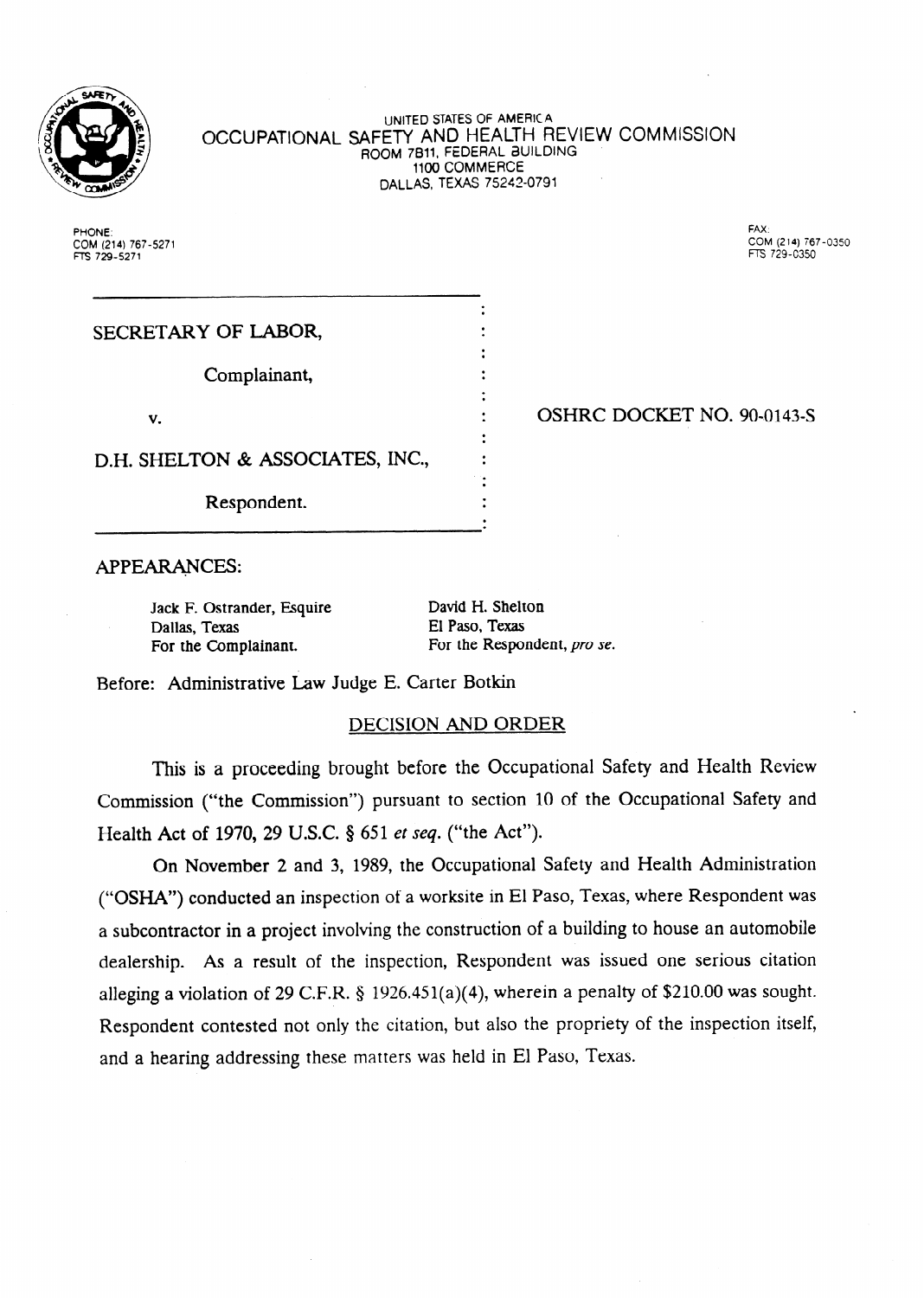#### The Inspection

Bonita Horton, the OSHA compliance officer ("CO") who conducted the inspection, was the only individual who testified in this case. Horton testified she met with Frank Bacquera, the job superintendent for Arrow Building Corporation, the general contractor at the site, and that after he granted permission for the inspection to take place she held an opening conference to which the subcontractors were invited. Luis Garcia, who attended as the representative of D.H. Shelton & Associates, represented himself to be the foreman. Horton identified herself and explained her mission, giving each representative the opportunity to notify his employer that an OSHA inspector was at the site. Garcia did not object to the inspection and returned to his work after the conference, and Horton commenced her inspection with the activities of the general contractor's employees. When Horton inspected Respondent's activities at the site, Garcia answered her questions about the scaffolding he had been using. (Tr. 15-28; 33-37).

Respondent asserts OSHA had no right to conduct the inspection without a warrant, and that its rights were further compromised by the CO's failure to give it an opportunity to have a representative accompany her during the inspection.<sup>1</sup> It is well settled that OSHA must have either valid consent or a warrant to conduct an inspection. Marshall v. Barlow's, Inc., 436 U.S. 307 (1978). It is clear from the record that no warrant was obtained in this case. However, it is equally clear OSHA obtained valid consent to conduct the inspection, and that Respondent was not denied the opportunity to have a representative present during the inspection. My reasons follow.

Frank Bacquera, the job superintendent for the general contractor, gave the CO permission to inspect the site, and Luis Garcia, who represented himself to be Respondent's foreman, did not object to the inspection or request a warrant; Garcia was also given the \ opportunity to notify Respondent of the inspection, and he answered the CO's questions about the scaffolding. Although David Shelton, Respondent's president, asserted on the record that Garcia was not a foreman and was not fluent in English, unsworn statements are

<sup>&</sup>lt;sup>1</sup>See Respondent's notice of contest and correspondence to the Commission.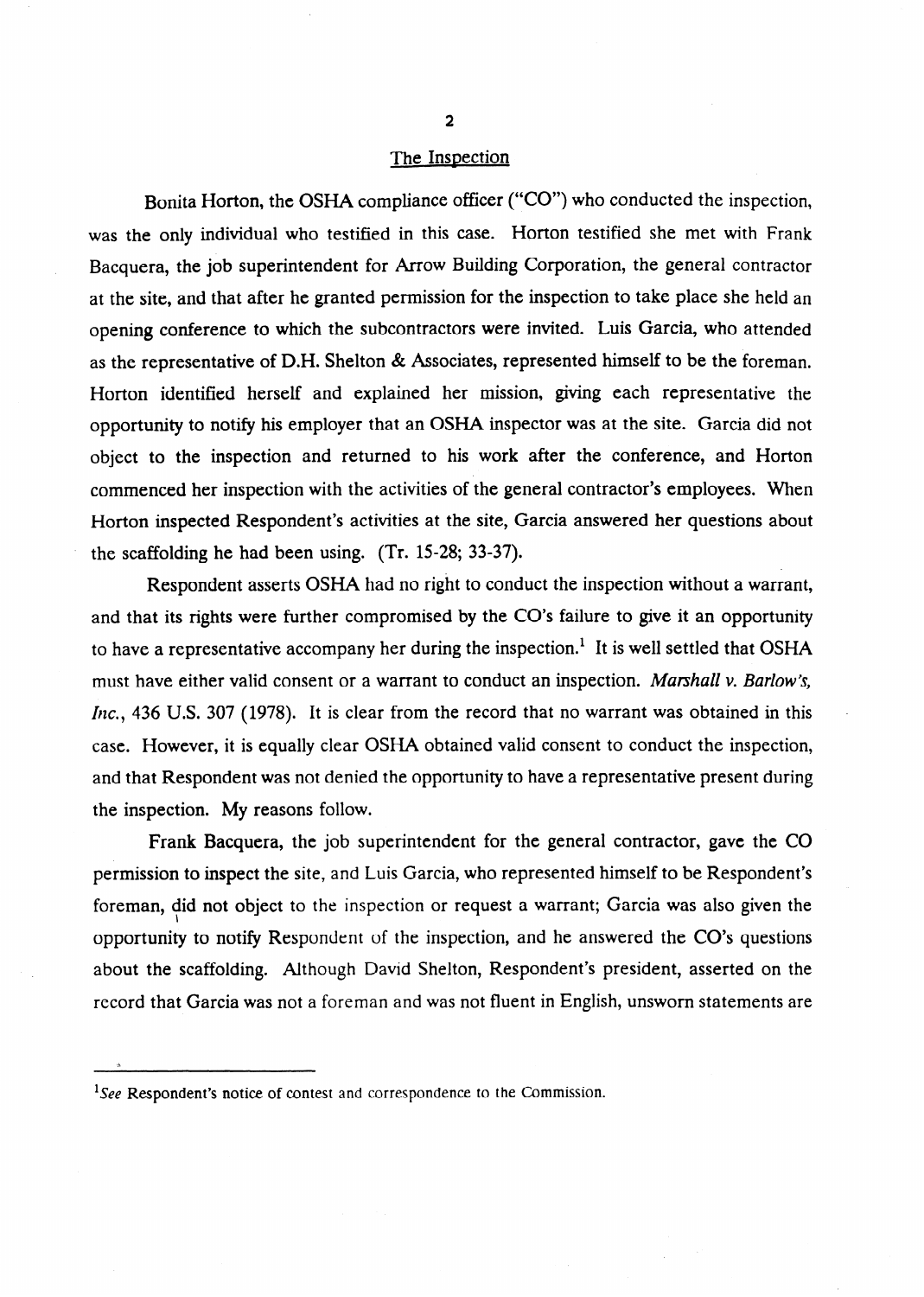not evidence.<sup>2</sup> Moreover, the CO testified that Garcia spoke English, that she had no trouble understanding him, and that when she asked him if he wanted an interpreter he said he did not. (Tr. 32-33). Since there was no evidence to rebut the CO's testimony, which I found credible, it can only be concluded that the CO reasonably relied on Garcia's representation that he was a foreman, that OSHA had valid consent to inspect the site, and that Respondent was not denied its right to accompany the CO. Accordingly, Respondent's challenge to the inspection is denied.<sup>3</sup>

#### The Citation

The subject standard provides, in pertinent part, as follows:

Scaffolds 4 feet to 10 feet in height, having a minimum horizontal dimension in either direction of less than 45 inches, shall have standard guardrails installed on all open sides and ends of the platform.

Bonita Horton testified the scaffold Garcia had been using, as shown in C-1 and C-2, had two levels of planking; the first, on which Garcia had been working, was about 9 feet from the ground, and the second, on which he had laid his tools, was about 10 feet from the ground. The planks were 19 inches wide, making the first level, on which two planks were laid, 38 inches wide. Garcia told Horton he had been using the scaffold to strap pipe to the walls and ceiling of the building, that it had been up a week, and that he had been using it about six hours a day; he also told her he had been working over the unplanked opening, as shown in C-2, and that he thought the cross braces on the scaffold were guardrails. Horton opined Garcia could have fallen and been seriously injured. (Tr. 20-29; 33-37).

Shelton asserted at the hearing that Garcia was in the process of moving the scaffold, and that Garcia had informed the CO of this fact. However, as noted *supra,* unsworn statements are not evidence. Moreover, the CO unequivocally testified that Garcia told her

<sup>&</sup>lt;sup>2</sup>Shelton was advised of this fact several times during the hearing; however, he declined to testify or present any witnesses on behalf of the company. (Tr. 14-15; 43-46).

 $3$ In so doing, the undersigned has noted Shelton's assertion he had asked the OSHA area director to inform the company of inspections and to present warrants for inspections. However, the CO testified she was unaware of the request, and that in any case it is impermissible to give advance notice of inspections. (Tr. 38-39). Moreover, while an employer has the right to request a warrant before allowing OSHA access to the worksite, no such request was made in this case.